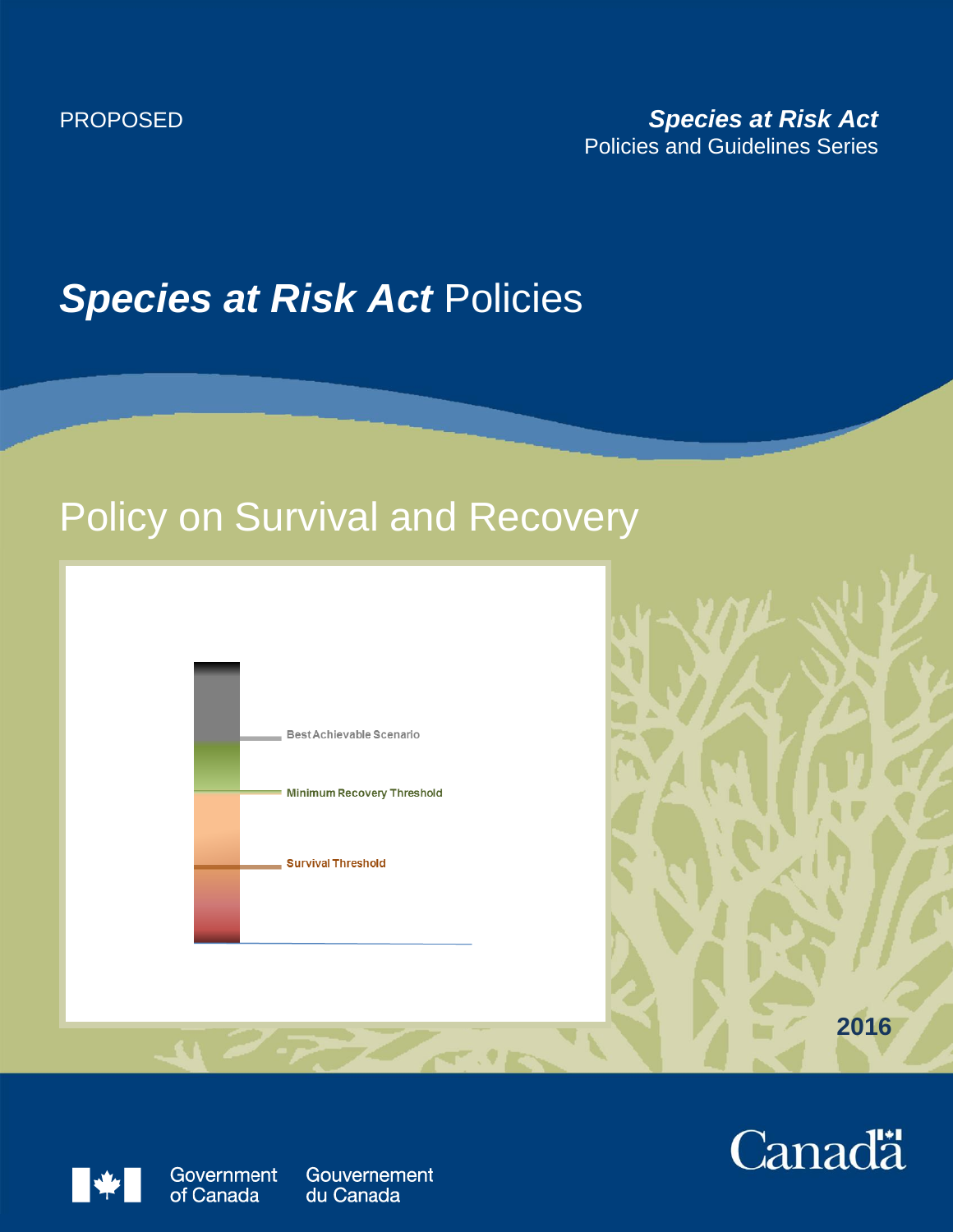#### **Recommended citation:**

Government of Canada. 2016. Policy on Survival and Recovery [Proposed]. *Species at Risk Act:*  Policies and Guidelines Series. Government of Canada, Ottawa. 8 pp.

Cat. No.: xx ISBN: xx

Unless otherwise specified, you may not reproduce materials in this publication, in whole or in part, for the purposes of commercial redistribution without prior written permission from Environment and Climate Change Canada's copyright administrator. To obtain permission to reproduce Government of Canada materials for commercial purposes, apply for Crown Copyright Clearance by contacting:

Environment and Climate Change Canada Public Inquiries Centre 7th Floor, Fontaine Building 200 Sacré-Coeur Boulevard Gatineau QC K1A 0H3 Telephone: 819-997-2800 Toll Free: 1-800-668-6767 (in Canada only) Email: [ec.enviroinfo.ec@canada.ca](mailto:ec.enviroinfo.ec@canada.ca)

Photos: © Environment and Climate Change Canada

© Her Majesty the Queen in Right of Canada, represented by the Minister of Environment and Climate Change, 2016

Aussi disponible en français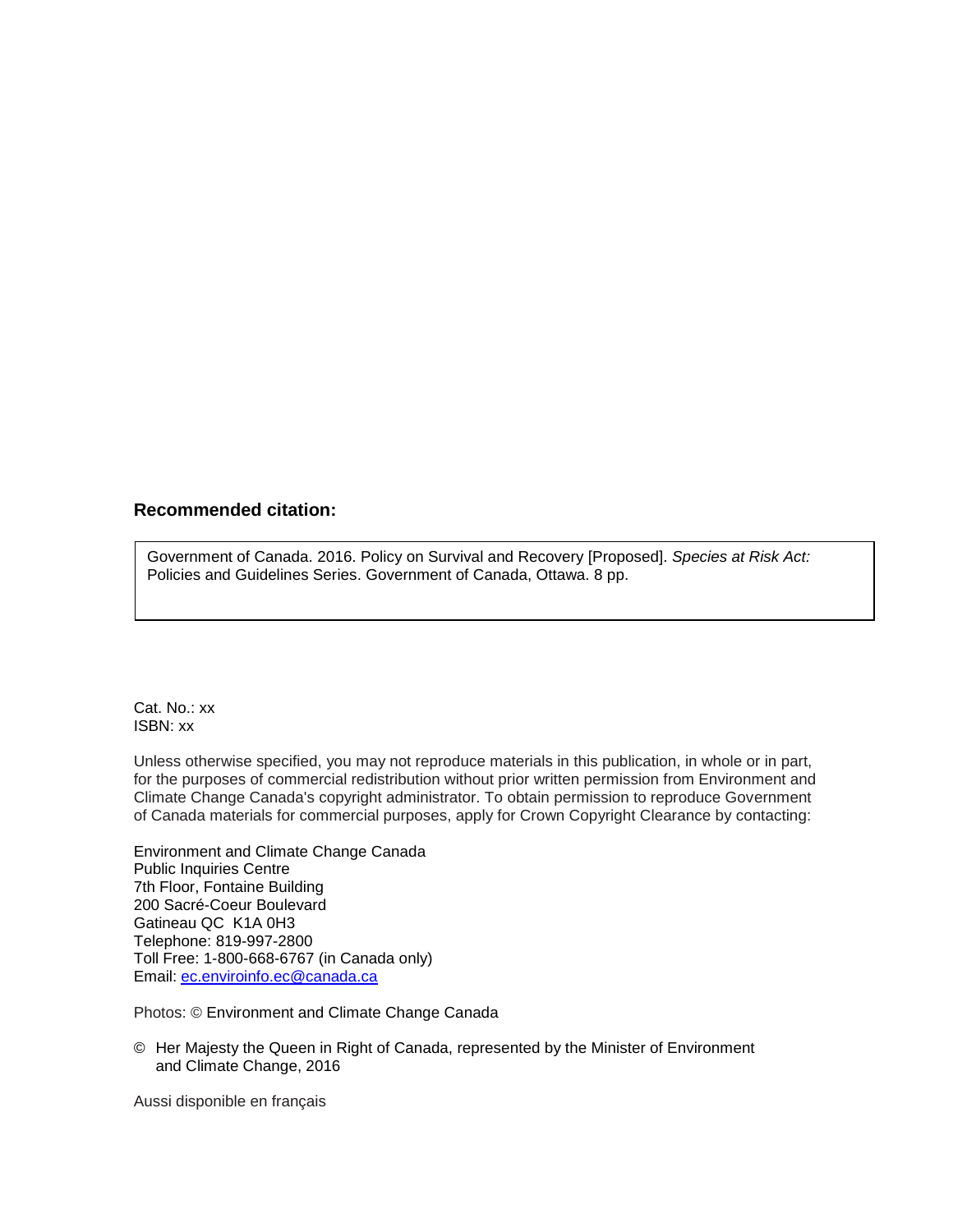### **1.0 Preface**

The terms "recovery" and "survival" are used frequently throughout the *Species at Risk Act* ('SARA', the Act) and have implications for determining recovery feasibility, setting population and distribution objectives, emergency listing decisions, identification of threats and of critical habitat, permitting, jeopardy determinations, emergency orders, and understanding the purposes of the Act. Recovery and survival are not defined in the Act. This policy explains these terms, informed by scientific principles within the SARA context (see section 6 below), and establishes criteria for applying them. It provides direction for their interpretation in the context of developing recovery strategies as required by subsection 37(1) of SARA including the requirement to determine whether the recovery of the listed threatened, endangered or extirpated species at risk is technically and biologically feasible (section 40 of SARA) and that the recovery strategy must include "a statement of the population and distribution objectives that will assist the recovery and survival of the species (paragraph 41(1)(*d*) of SARA)". It does so by setting upper and lower bounds to what recovery means and setting out the biological concepts to be considered, including historical information. The policy also addresses setting objectives for species of special concern in a management plan (section 65 of SARA). This policy replaces related guidance in the Draft SARA Policies (2009).

# **2.0 Policy Objective**

The purpose of this policy is to provide for consistent interpretation of the concepts of survival and recovery as applied to SARA across the federal government and in particular as they are applied to the determination of the feasibility of recovery (section 40 of SARA) and the "…statement of the population and distribution objectives that will assist the recovery and survival of the species" (paragraph 41(1)(*d*) of SARA) within a recovery strategy and insuring they are consistent with the purposes of SARA.

# **3.0 Policy Statement**

The purposes of SARA are to 1) prevent wildlife species from being extirpated or becoming extinct, 2) provide for the recovery of wildlife species that are extirpated, endangered or threatened as a result of human activity, and 3) manage species of special concern to prevent them from becoming endangered or threatened (section 6 of SARA). The first of these purposes can be characterized as providing for survival of the species. The second purpose of recovery can be a



Figure 1: Conceptual model of recovery and survival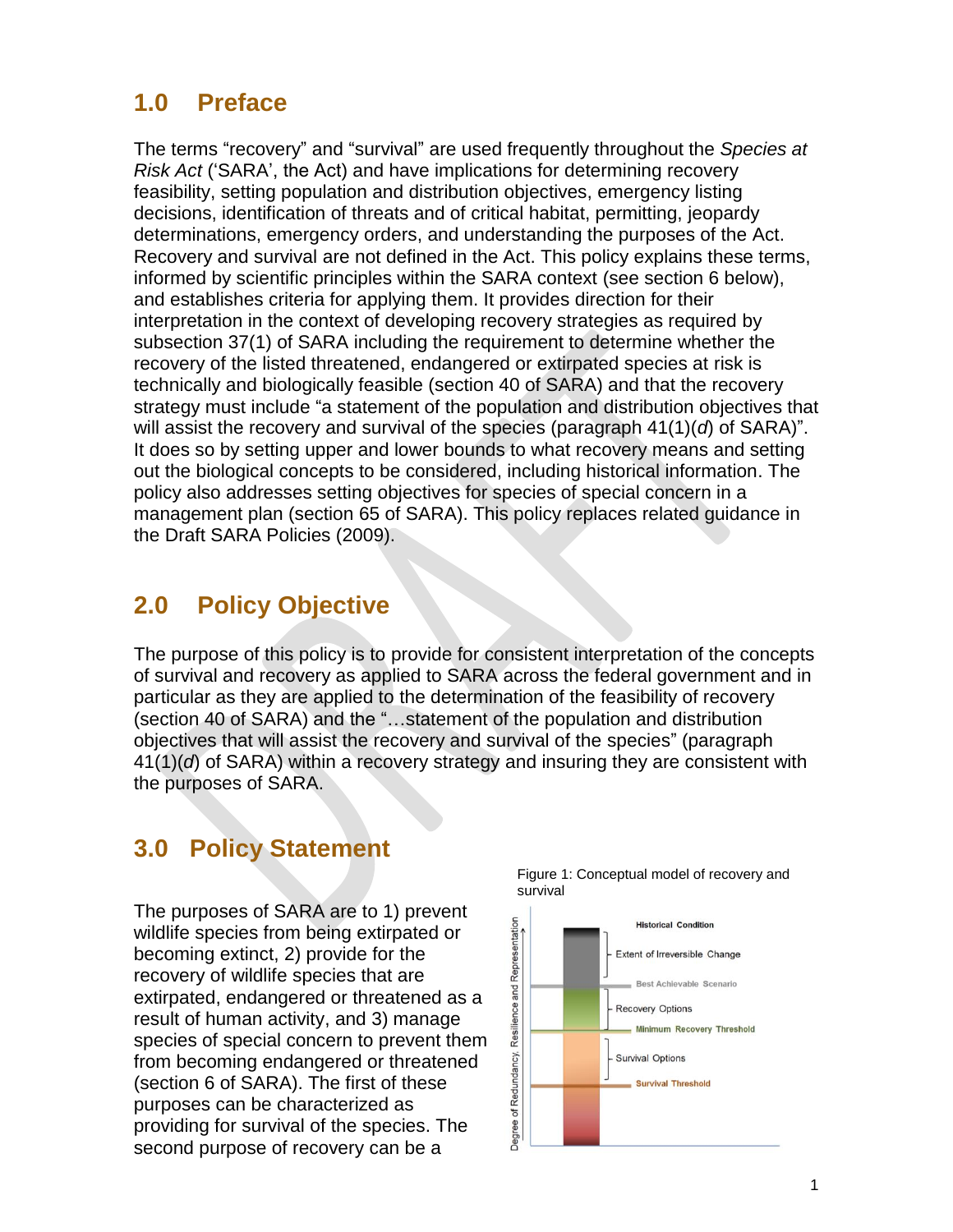higher and more difficult standard to meet. The third purpose is preventative.

As illustrated in Figure 1, survival and recovery lie on a continuum of probability of persistence that ranges from the historical condition when human activity caused no significant effect to the lowest level where species survival is no longer possible. Although the survival threshold concept is consistent across species, the concept of recovery varies among species, as does the range of recovery options, because the probability of persistence varies naturally among species. Equally, the survival threshold is normally difficult to quantify.

### **3.1 Survival**

The competent minister(s) will consider that a species at risk has an acceptable chance for **survival** in Canada when it has surpassed the following criteria, also known as the *survival threshold* (see Figure 1).

The listed species is more likely to be above the survival threshold when it is:

- **Stable** or increasing over a biologically relevant time frame; and,
- **Resilient:** sufficiently large to recover from periodic disturbance and avoid demographic and genetic collapse; and,
- **Widespread or has population redundancy:** there are multiple (sub) populations or locations available to withstand catastrophic events and to facilitate rescue if necessary; and,
- **Connected:** the distribution of the species in Canada is not severely and unnaturally fragmented; and,
- **Protected from anthropogenic threats:** non-natural significant threats are mitigated; and / or,

As appropriate to its specific life history and ecology in Canada:

**Persistence is facilitated** by connectivity with populations outside Canada, and/or habitat intervention for species that are naturally below a survival threshold in Canada.

### **3.2 Recovery**

This policy recognizes that recovery for a species at risk cannot be defined by a single value but rather a range of options along a continuum of probability of persistence, constrained by upper and lower bounds (see Figure 1). The upper bound in all cases is full recovery (see section 5.0); however, because in many circumstances species or their habitats have undergone irreversible change as a result of human activities, recovery to this level is not always biologically and technically feasible. Therefore in practice the competent minister(s) will interpret the upper bound of recovery as the best achievable scenario (see section 5.0) that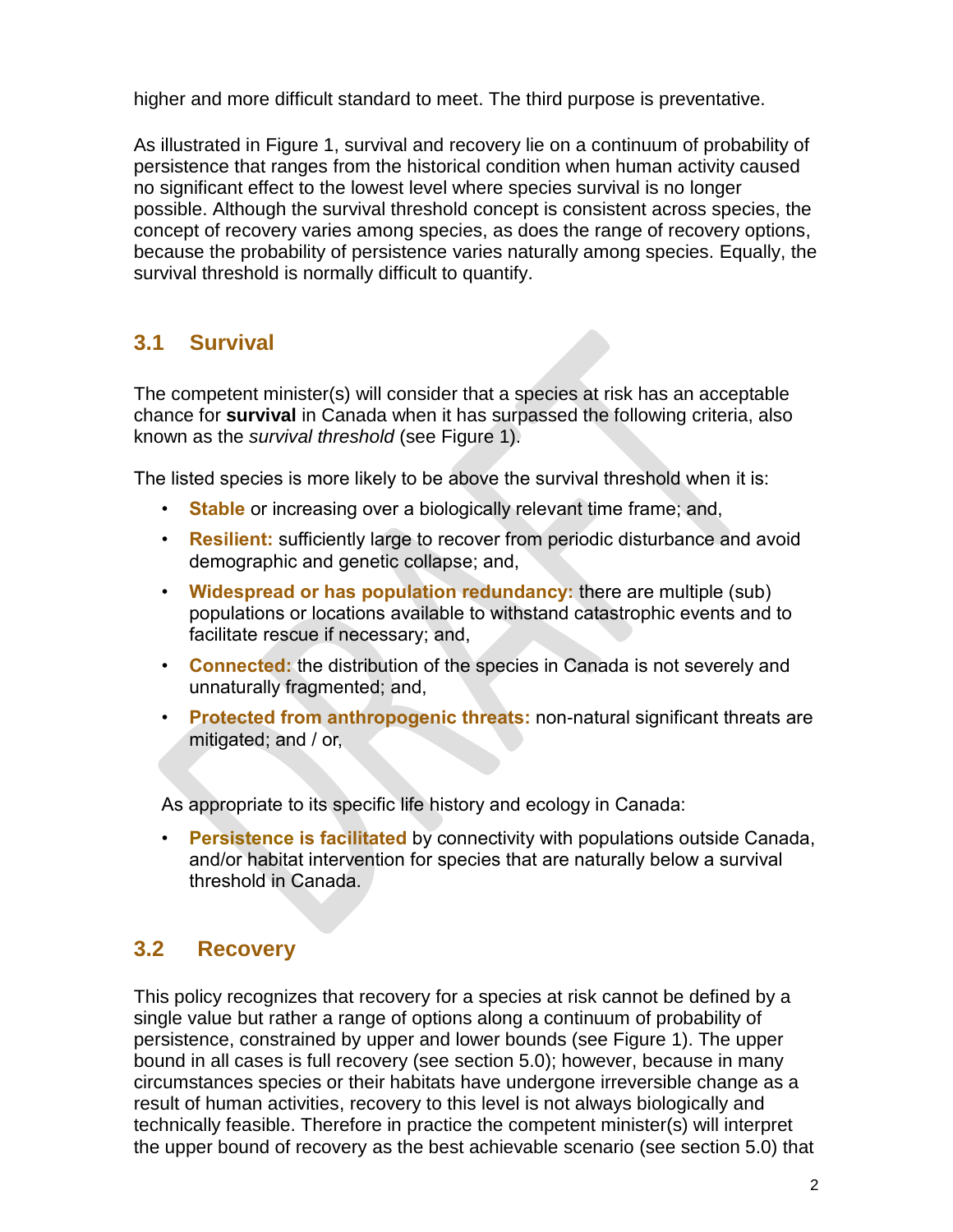does not exceed full recovery.

In general, the competent minister(s) will consider the lower bound for recovery of a species at risk in Canada as the *minimum recovery threshold* (see Figure 1). The *minimum recovery threshold* is characterized by the following criteria:

- The criteria for **survival** are met and/or exceeded; and,
- There is **representation** addressing the historical Canadian distribution of the species, endeavouring to capture the full range of its ecological and genetic diversity; and,
- The condition of the species is **improved** over when it was first assessed as at risk (see Section 6.0); and,
- Once achieved, **perpetuation** of the recovered state is not reliant on significant, direct and ongoing intervention to maintain populations.

For species that were historically precarious in Canada (see section 6.0), the best achievable scenario that does not exceed full recovery is by definition below the *minimum recovery threshold* (See Figure 2b), and therefore the concept of upper and lower bounds does not apply to those species.

#### **3.3 Feasibility of Recovery**

In general, for species that were not historically precarious, recovery will be considered feasible if the *best achievable scenario* after considering *irreversible change* attains the *minimum recovery threshold.* Otherwise recovery is not feasible. (see Figure 2a).

For species that were historically precarious, recovery will be considered feasible if the extent of *irreversible change* is such that under the *best achievable scenario* it is technically and biologically feasible to improve the condition of the species to a point that it is approaching the *historical condition*.

For these species, recovery is deemed not feasible if the extent of *irreversible change* is so great that it is not technically and biologically feasible to improve the condition of the species to approach the lower end of the *historical condition* (see Figure 2b). In such a case, survival of the species may be achieved by ensuring connectivity between the species Canadian population and other populations of the same species in other countries or other populations that are not at risk; and/or by actively intervening with the



Figure 2: What feasibility means: a) Species historically not-precarious in Canada; b) species historically precarious in Canada.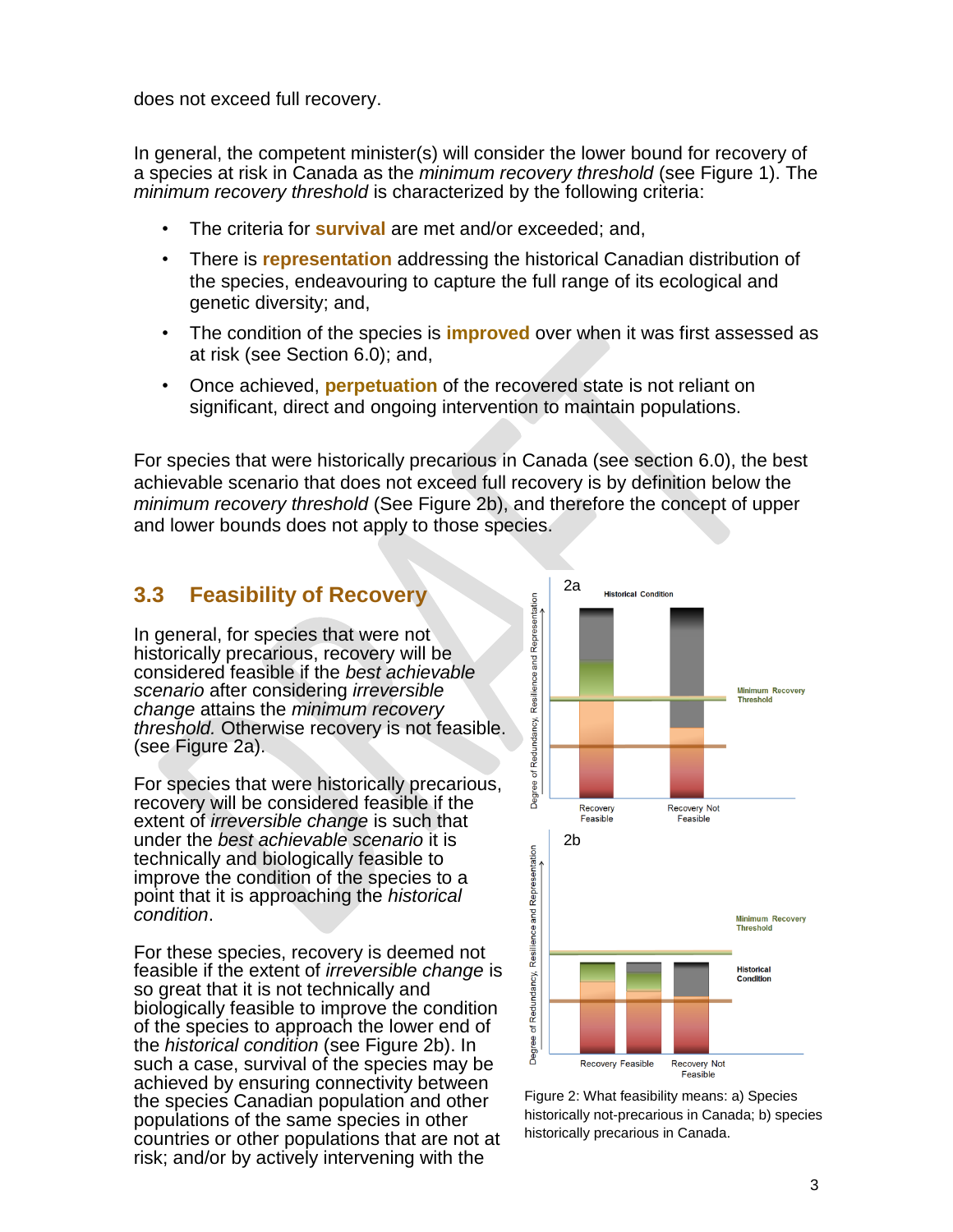species and/or its habitat.

If recovery is deemed not to be technically and biologically feasible, population and distribution objectives will be set to support survival of the species and the identification of critical habitat to the extent possible, in addition to the other requirements of subsection 41(2) of SARA.

When the determination of recovery as technically and biologically feasible is uncertain, the recovery strategy will be prepared in accordance with requirements for a species for which recovery is feasible including setting population and distribution objectives, and will aim among other things to reduce this uncertainty. The determination of feasibility will be revised if new information clarifies the feasibility of recovery.

The determination of feasibility has implications for the content requirements of a recovery strategy and whether or not an action plan is required.

#### **3.4 Setting Population and Distribution Objectives**

In general population and distribution objectives will be set based on the best biologically and technically achievable scenario, provided it does not exceed historical norms.

For species that were not historically precarious and when recovery is feasible, population and distribution objectives will surpass the *minimum recovery threshold* and generally provide for a condition of the species that is improved over when it was first assessed as at risk.

Population and distribution objectives have implications for the identification of necessary research and management activities, critical habitat identification and jeopardy determinations.

In general, management objectives for a species of special concern will be based on the population and distribution of the species required to address the reasons the species was assessed as of special concern, and depending on the historical condition of the species and on what is biologically and technically feasible, will be set either to prevent the species from becoming threatened or endangered or to allow for the removal of the species from schedule 1 of SARA.

# **4.0 Application**

This policy provides parameters that the competent minister(s) intend to apply when interpreting provisions of the Act relating to survival and recovery, the determination of recovery feasibility, and setting and applying population and distribution objectives. It is also relevant to advising on emergency listing decisions, identifying threats, identifying critical habitat, issuing permits, advising on emergency orders, and understanding the purposes of the Act. See additional policies and guidance addressing these applications. This policy was developed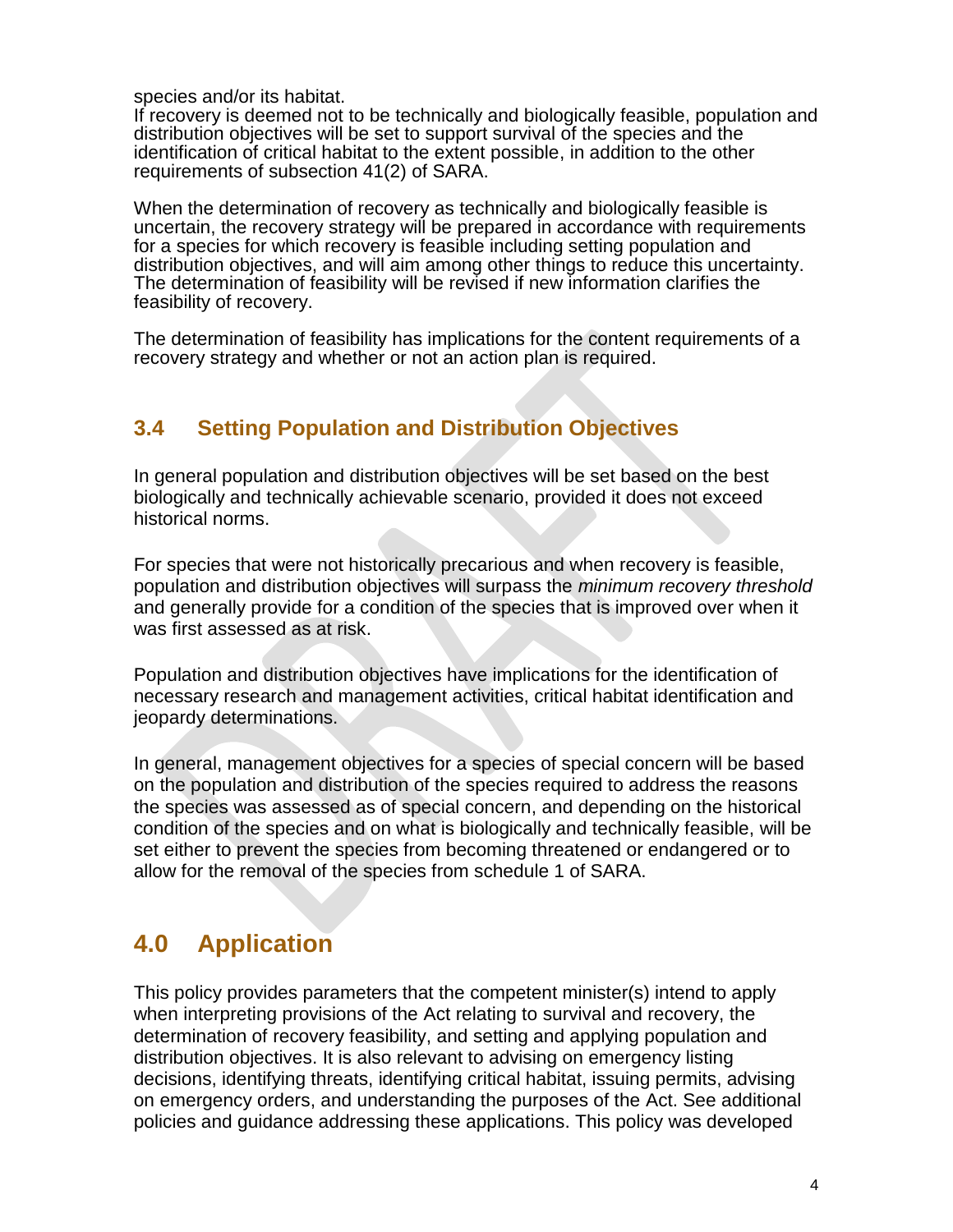based on experience gained to date in implementing the Act. It applies to recovery strategies and management plans developed after the date of publication of this policy.

# **5.0 Standards to be Followed**

Prior to determining if recovery is feasible and setting population and distribution objectives collect the best available information on:

- o The historical condition of the species;
- o Its current condition;

Using this information, to the extent possible:

- $\triangleright$  Determine whether the species was historically precarious in Canada.
- For historically not-precarious species, determine the *minimum recovery threshold*:
	- $\circ$  in general, interpret the necessary resilience and redundancy of species to achieve the *minimum recovery threshold* based on International Union for Conservation of Nature (IUCN) / Committee on the Status of Endangered Wildlife in Canada criteria<sup>1</sup> for threatened status, unless species-specific information is available that justifies a different interpretation;
	- o Interpret representation of the species to reflect our understanding of the historical range and diversity of the species.
- $\triangleright$  For historically precarious species, interpret the necessary species resilience and redundancy for both determining feasibility and setting population and distribution objectives in relation to approximate historical norms;
- $\triangleright$  Determine the extent of irreversible change including whether changes are fully or partially reversible,
	- $\circ$  in assessing irreversible change consideration will be given to changes that constrain the degree that the species can achieve recovery, that cannot ever be reversed as well as changes that cannot be reasonably reversed within an ecologically meaningful timeframe;
	- o when assessing irreversible change, existing infrastructure will be taken into account, and consideration will be given to whether opportunities exist to modify, improve, or remove the structure that will improve the likelihood of survival or recovery of the species;
	- $\circ$  in assessing whether changes are fully or partially reversible consideration will be given to the biological and technical feasibility of reversing changes to the species, and its habitat and the ecosystems on which it depends;
- Determine the *best achievable scenario* taking into consideration the degree of irreversible change.

l

<sup>1</sup> [http://www.cosewic.gc.ca/eng/sct0/assessment\\_process\\_e.cfm#tbl2](http://www.cosewic.gc.ca/eng/sct0/assessment_process_e.cfm#tbl2)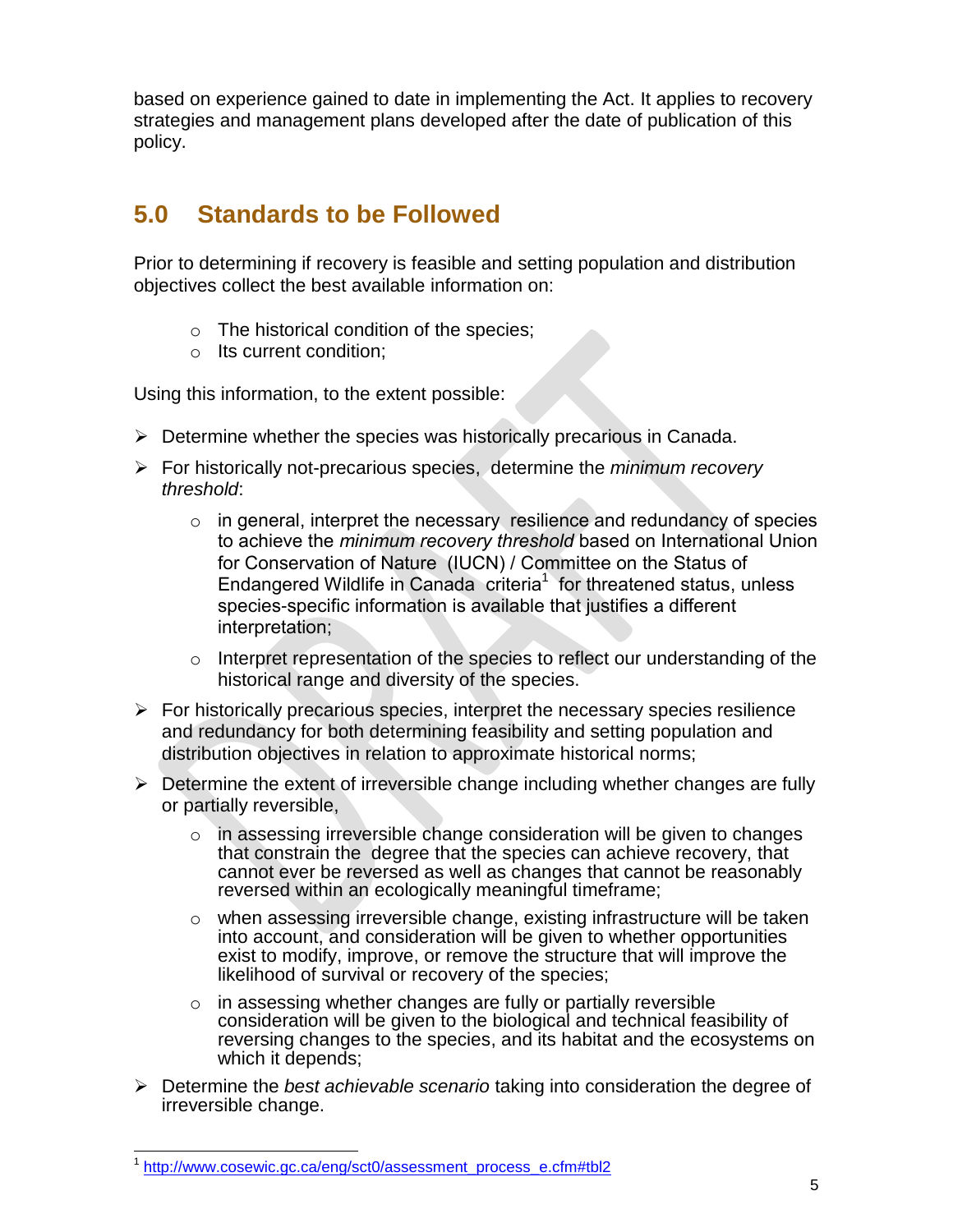### **5.1 Feasibility of Recovery**

When determining if recovery is feasible, the following steps will be taken:

- $\triangleright$  Examine existing scientific knowledge and techniques and determine whether there is a reasonable expectation that they can be used or adapted to the species and it's situation at a scale sufficient to be effective in recovering the species.
- $\triangleright$  To the extent possible, consider the multi-species requirements for recovering other species at risk, and the technical issues associated with the role of existing infrastructure.
- In the case of a historically not-precarious species, compare the *best achievable scenario* to determine if it at least meets the *minimum recovery threshold*.
- $\triangleright$  In the case of historically precarious species:
	- o compare the best achievable scenario to the historical condition; and
	- $\circ$  identify additional available information that would aid in the determination of whether recovery is technically and biologically feasible ( specifics of the species natural history or demography; degree of habitat degradation, etc.)

### **5.2 Developing Population and Distribution Objectives**

When developing population and distribution objectives the following steps will be taken:

- $\triangleright$  When recovery is deemed to be technically and biologically feasible set population and distribution objectives that will assist the recovery and survival of the species, taking into account the *best achievable scenario*.
- $\triangleright$  When recovery is deemed not to be biologically and technically feasible, set the population and distribution objectives for survival of the species in consideration of the *best achievable scenario*.
- $\triangleright$  To the extent possible, based on the best available information, determine the degree of improvement in the condition of the species, over when it was first assessed, that is necessary to achieve the *best achievable scenario*. This is to be determined in consideration of the *minimum recovery threshold*, the historical condition, the ecological role of the species and any other conservation objectives that the competent minister(s) has for the species.
- $\triangleright$  For species of special concern, set objectives in consideration of the reasons the species was assessed as of special concern, the historical and current condition of the species and whether the species has been previously at a higher level of risk. In general, management objectives for a species of special concern will be based on the population and distribution of the species required to address the reasons the species was assessed as of special concern and depending on the historical condition of the species and on what is biologically and technically feasible and will be set either to prevent the species from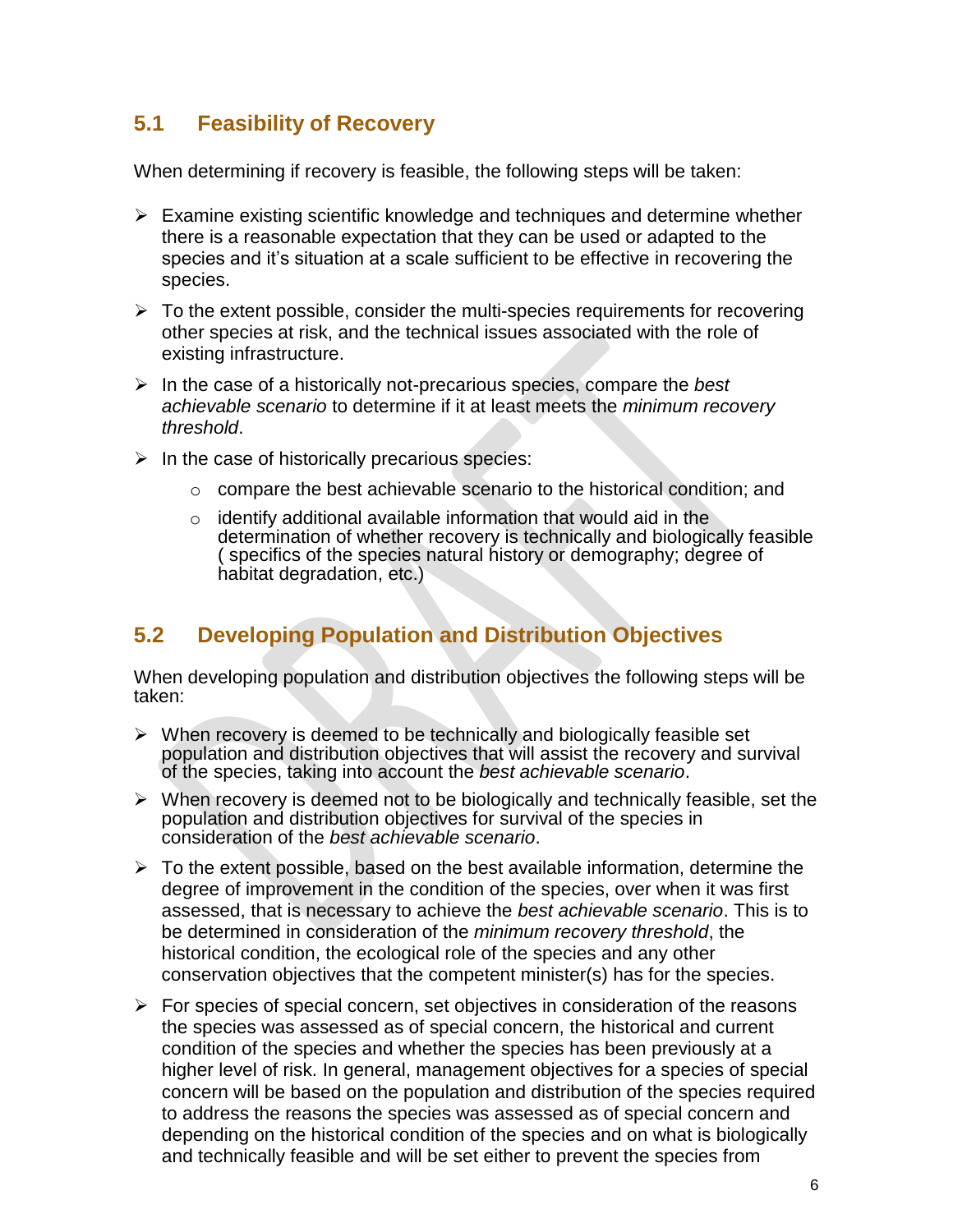becoming threatened or endangered or to allow for the removal of the species from schedule 1 of SARA.

It is recognized that species may naturally shift their range over time beyond historical norms in response to changing ecological conditions. Distribution objectives will be developed in a manner that allows for this possibility where appropriate.

As well, where there is a lack of data or lack of confidence in the data on the species or the efficacy of recovery actions, objectives will be set that err on the side of precaution by not foreclosing opportunities for recovery and will be revisited when sufficient data are available.

# **6.0 Glossary**

The terms defined below are used throughout this document and should be understood in that context.

- **Best Achievable Scenario:** Defined by this policy as the biologically and technically achievable scenario with the lowest possible risk of extinction to the species that can be achieved, taking into account irreversible change.
- **Condition:** The condition of the species refers to the combination of the level of redundancy, resilience, representation, population and distribution, trend, threats, ecological role and any other factors that together determine the risk of extinction or extirpation of the species in Canada.

Canada

 **Full Recovery:** A return to a state in which the population and distribution characteristics and the risk of extinction are all within the normal range of variability for the species. Our understanding of this is informed by the Figure 3: Examples showing the range of variation in

species' historical condition.

- **Historical Condition:** An estimate of the condition (as defined above) prior to significant effects of human activity, based on the best available information.
- **Historically Precarious:** Defined by this policy as a species that, prior to significant effects from human activity, was below the survival threshold or was dependent on demographic connectivity with outside populations for its long-term presence in Canada according to the best available information on the species population in Canada. Such a species



current and historical condition for species at risk in

may be recovered by achieving a condition that approximates its historical state.

 **Irreversible change:** Defined by this policy as a change that results in the establishment of a new set of ecological or biological conditions that constrain the ability of the species to return to its historical condition and that cannot